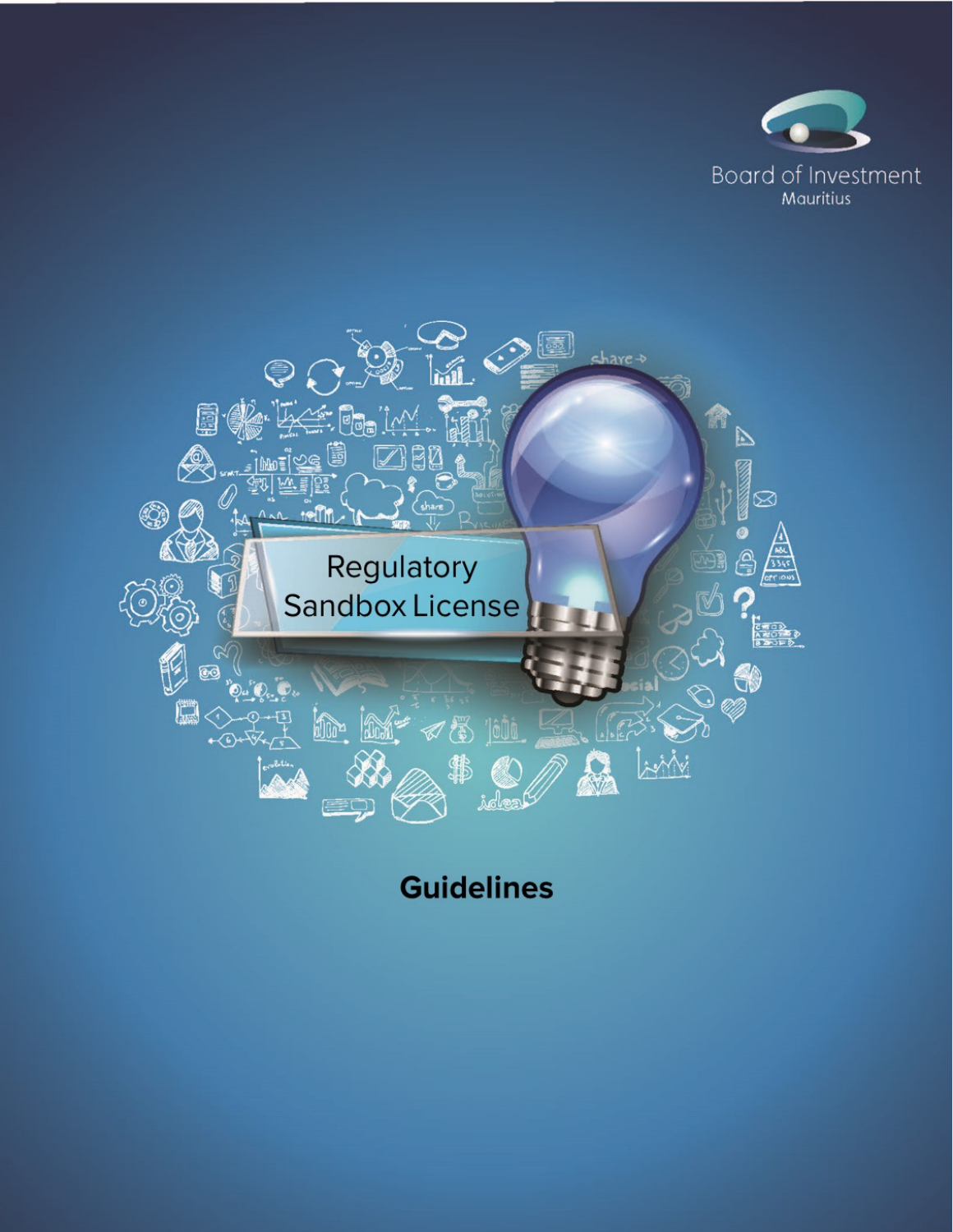# Table of Contents Page

|    | 1. Chapter 1. The Regulatory Sandbox License | $3 - 7$   |
|----|----------------------------------------------|-----------|
|    | 1.1. Application process                     |           |
|    | Preliminary evaluation by BOI                |           |
|    | <b>Technical Committee</b>                   |           |
|    | Responsibilities of the Technical Committee  |           |
|    | Constitution of the Technical Committee      |           |
|    | Rejection                                    |           |
|    | Deferral                                     |           |
|    | Approval                                     |           |
| 2. | <b>Selection criteria</b>                    | $8 - 9$   |
| 3. | <b>Rejection of an application</b>           | 9         |
| 4. | <b>Safeguards, Terms &amp; Conditions</b>    | $9-10$    |
| 5. | <b>Revocation and suspension of license</b>  | 11        |
| 6. | Approved project, monitoring and reporting   | $11 - 12$ |
| 7. | <b>Miscellaneous</b>                         | 13        |
|    | 8. Annex                                     | 14        |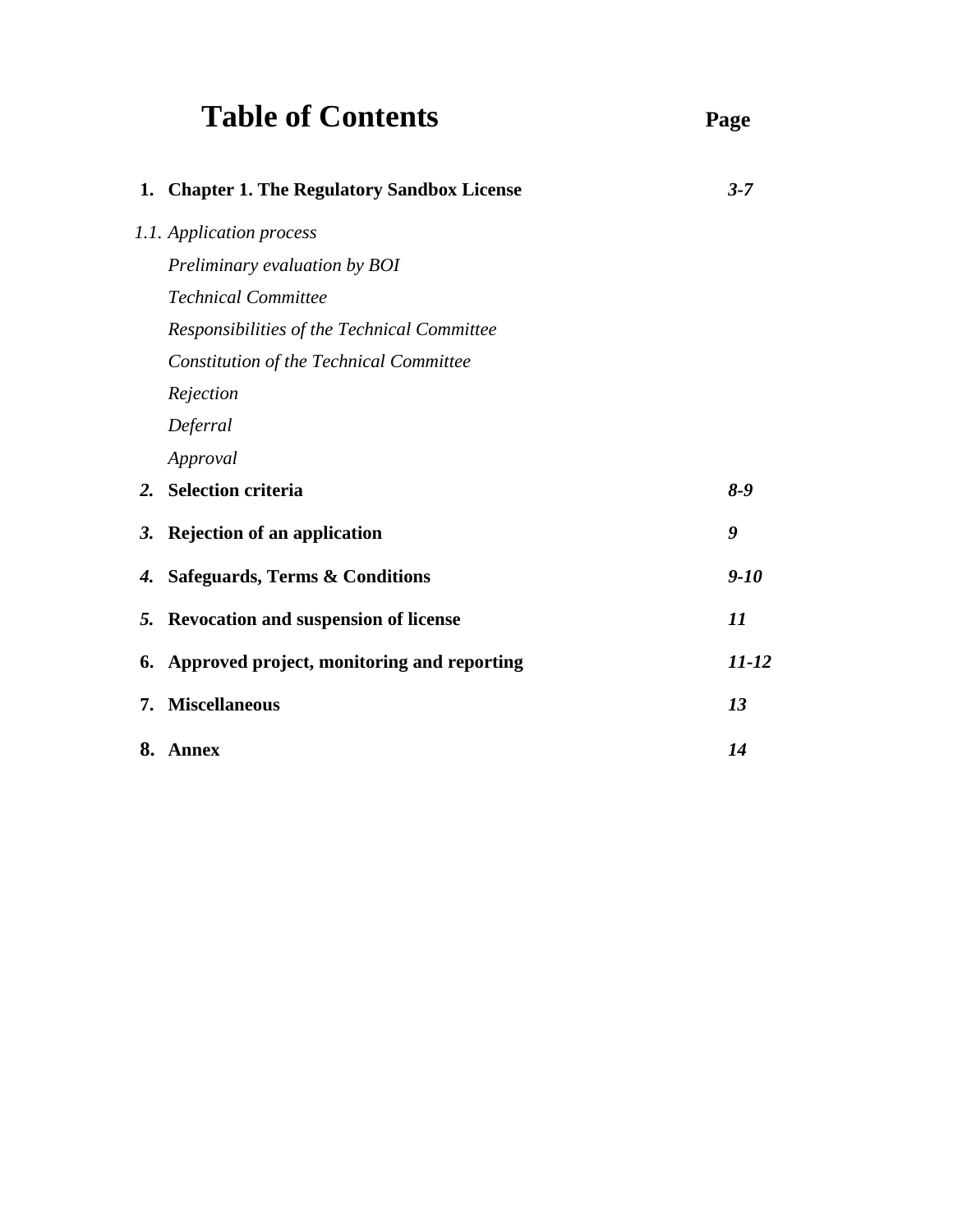## **1. The Regulatory Sandbox License**

The Regulatory Sandbox License (RSL) offers the possibility for a person to conduct a business activity for which there are no, or no adequate provisions under any enactment.

The RSL will be issued by the Board of Investment to eligible companies willing to invest in innovative projects within an agreed set of terms and conditions for defined period.

## **2. Eligibility**

Any person who has an innovative project for which there is no or an inadequate legal framework which is hindering its realization may apply for an RSL.

The applicant should be able to demonstrate the innovative nature of the project in the local, regional or international contexts.

In addition, it should be made clear that the current legislative framework does not cater for the type of project. Where there are existing provisions, it would be deemed that the person is not eligible to apply for an RSL.

## **3. How to apply**

Applications and relevant supporting documents should be submitted electronically to the Managing Director of the Board of Investment through the RSL online portal http://www.investmauritius.com/schemes/rsl.aspx

#### **3.1 Documents needed**

An applicant for an RSL should submit electronic version of the following documents at the time of application on the online portal, and should present the original documents should his application be approved under the Scheme, to the Board of Investment to obtain the RSL:

- **a)** Completed application form (Annex I)
- **b)** A business plan or feasibility study outlining proposed business activity (including project

description, financial forecasts, initial investment and proof of funds, regulatory constraints

and existing legislative frameworks abroad);

- **c)** Particulars of promoters, beneficial owners and directors;
- **d)** Certificates of character (or equivalent) of beneficial owners and directors;
- **e)** Financial forecasts and financial capacities;
- **f)** Evidence of lack of regulatory framework;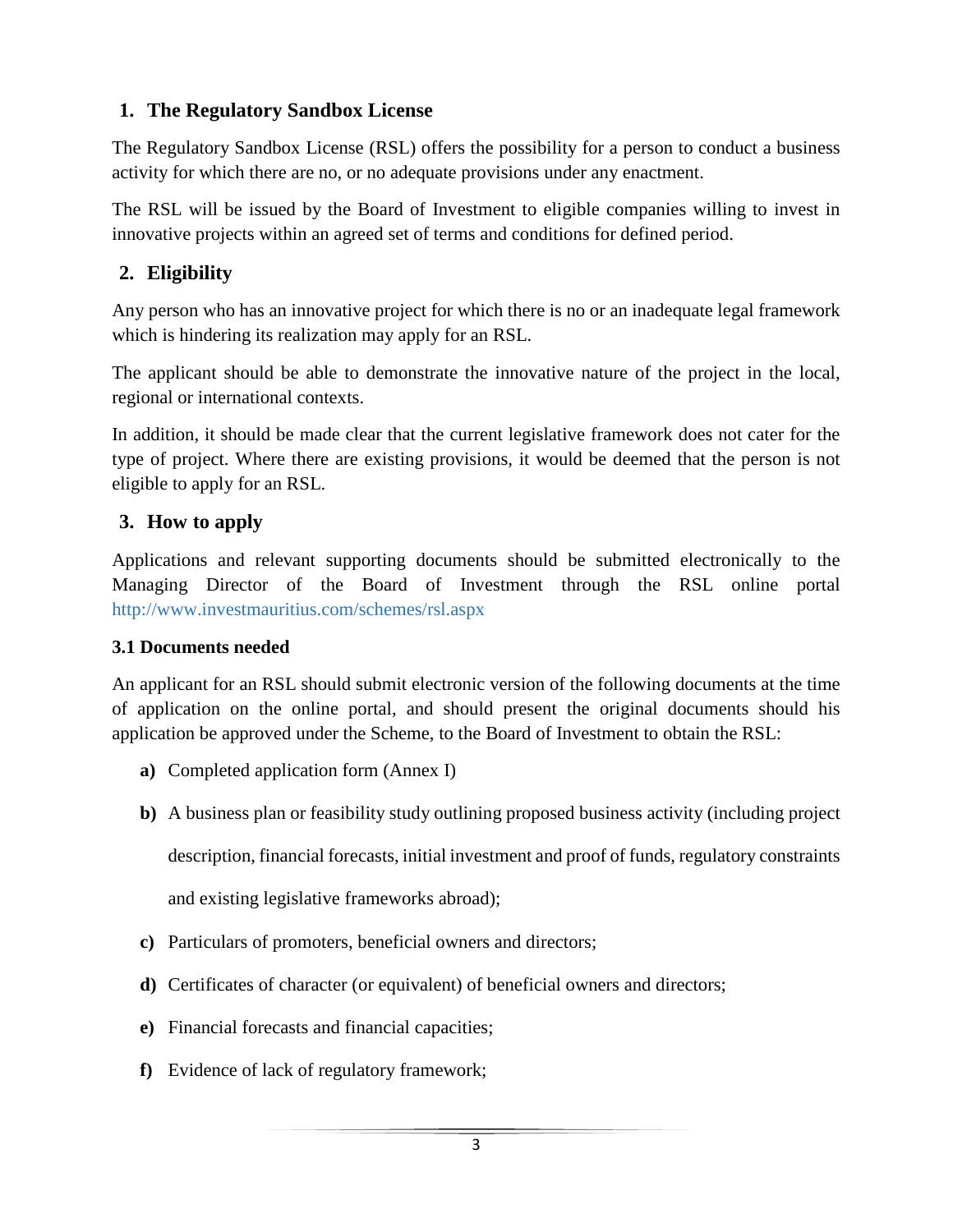**g)** Existing relevant regulatory framework (if any) abroad

*Other information that may be requested by the Board of Investment following the application depending on the nature of the project.*

*A Certificate of Character is a Police certificate or an equivalent document which states that the applicant does not have any criminal conviction in the country where he resided for the past five years. In the event that the applicant has resided in more than one country in the past 5 years preceding his application, he is required to submit a Certificate of Character from all the countries.*

*Financial capabilities: the applicant should show evidence of funds to conduct his proposed business. This can be a document from a bank which attests that the applicant has sufficient funds for instance.*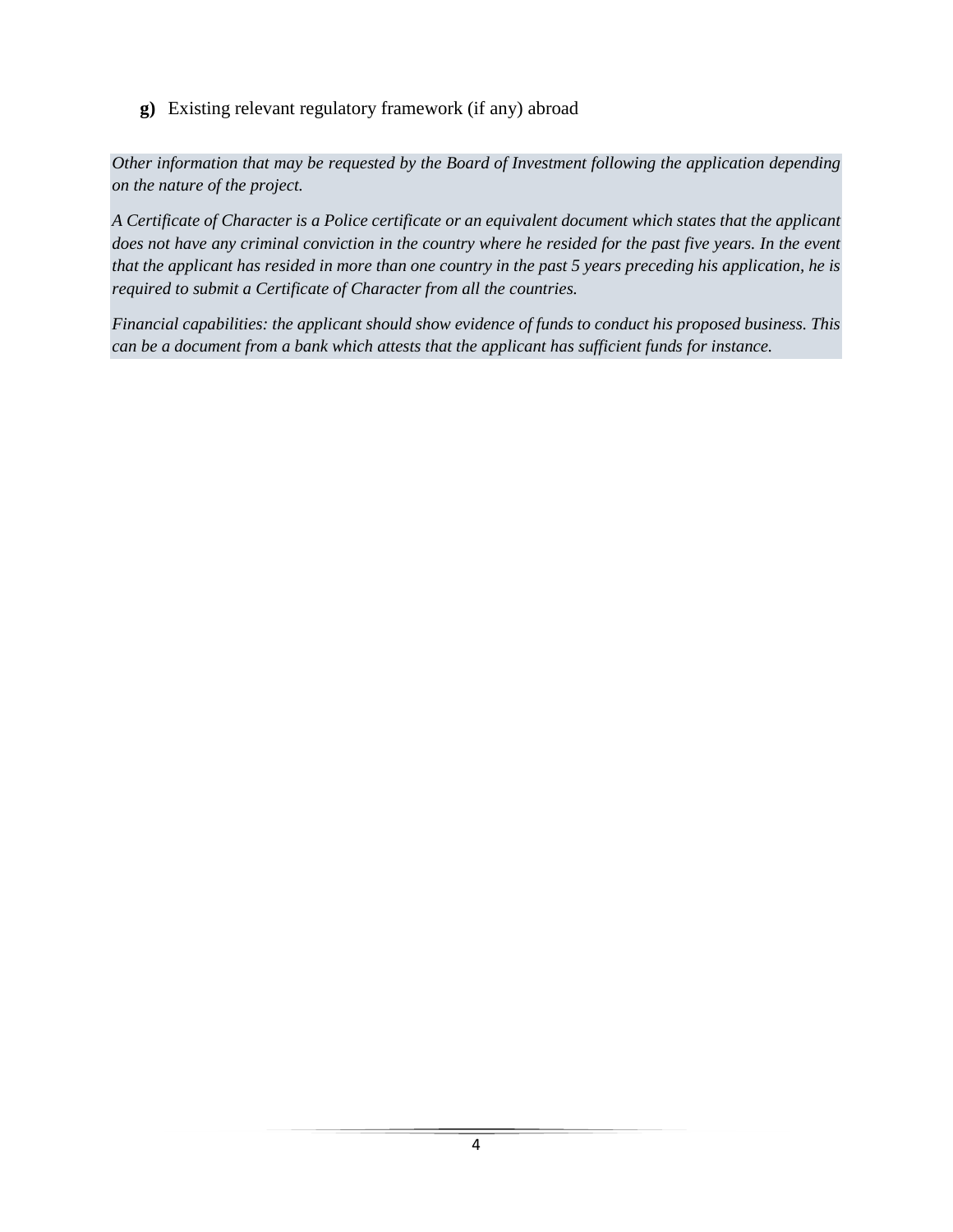## **1.1. Application process**

BOI will review the application in consultation with stakeholders and assess the risks involved. Projects that are viable and that represent minimum potential for harm are issued with a list of safeguards, conditions and recommendations. Some of the conditions preclude the issue of the RSL. Non-viable projects or those failing to meet the criteria proposed are rejected.

The process flow following the receipt of the application by BOI would be as follows:

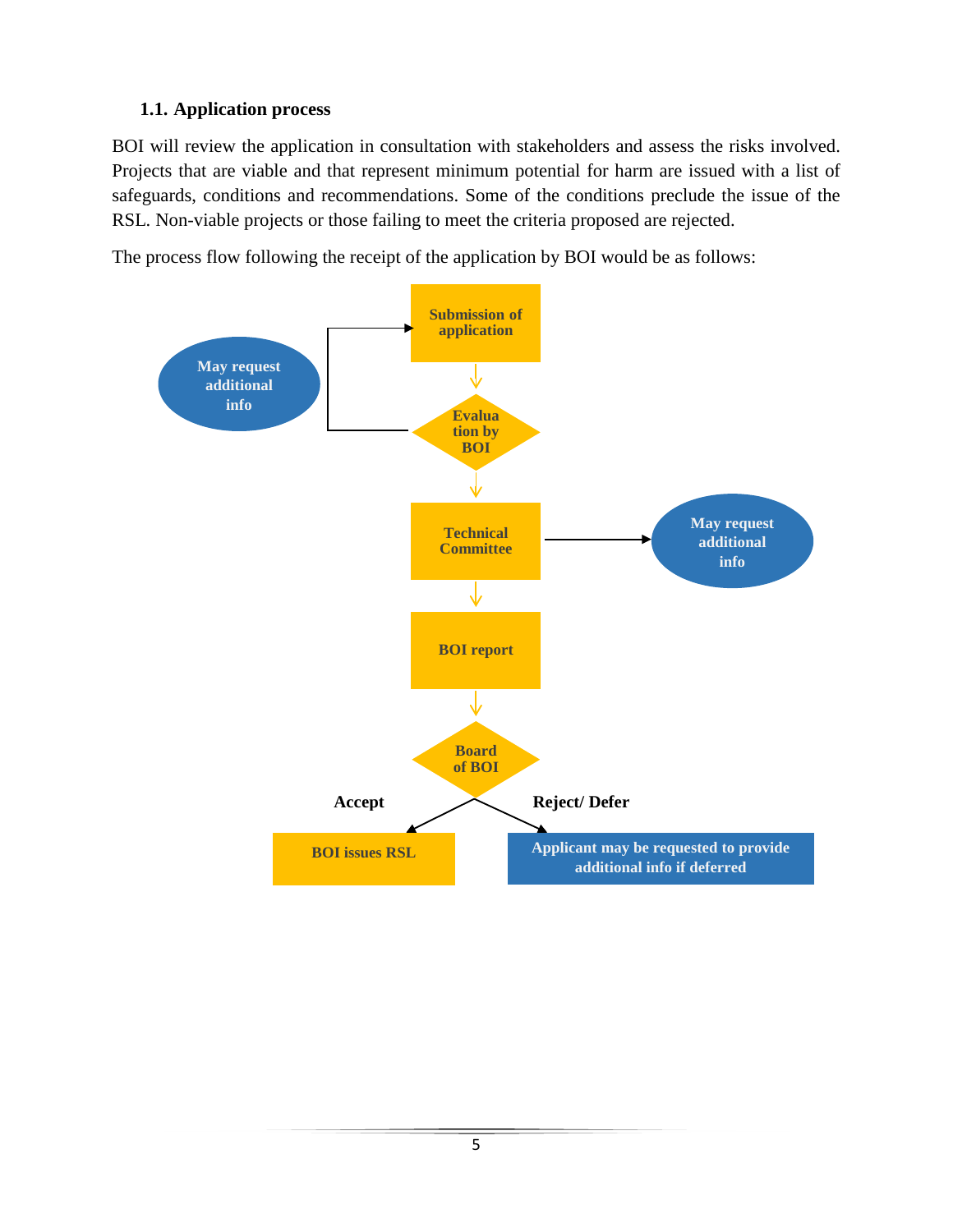# **a) Preliminary evaluation by BOI**

Upon receipt of a project intending to use the RSL to perform business activity, the Managing Director of the Board of Investment may request his staff to identify institutions that need to be consulted prior to presenting the project to the Technical Committee to ensure:

- necessary technical understanding of the project;
- identification of impacts on particular sectors;
- identification of relevant safeguards

BOI will undertake a preliminary evaluation and prepare a project brief which will include the potential regulatory constraints and administrative bottlenecks faced by applicant.

The applicant may be requested to provide additional information, particulars or documents to substantiate the brief within a period of 30 days following the submission of a complete application.

#### **b) Technical Committee**

Pursuant to Section 18J of Part IVB of the Investment Promotion Act, the Managing Director upon receipt of an application will hold meetings (technical committee meeting) with heads, or a senior officer with full authority to act as required, of relevant public sector agencies and obtain their views on the application.

The Managing Director will inform and request Heads of identified institutions to attend the meeting by writing at least 7 working days before date set for the meeting. The invitation will be accompanied by the project brief as well as the agenda of the meeting.

## *Responsibilities of the Technical Committee*

The Technical Committee shall:

- **•** advise whether there is no or there is inadequate provision under any enactment for business activity for which the application has been made,
- indicate their views on the possible dangers and threats, if any, that the project may cause and
- **•** recommend safeguards, terms and conditions that need to be put in place subject to the approval of the project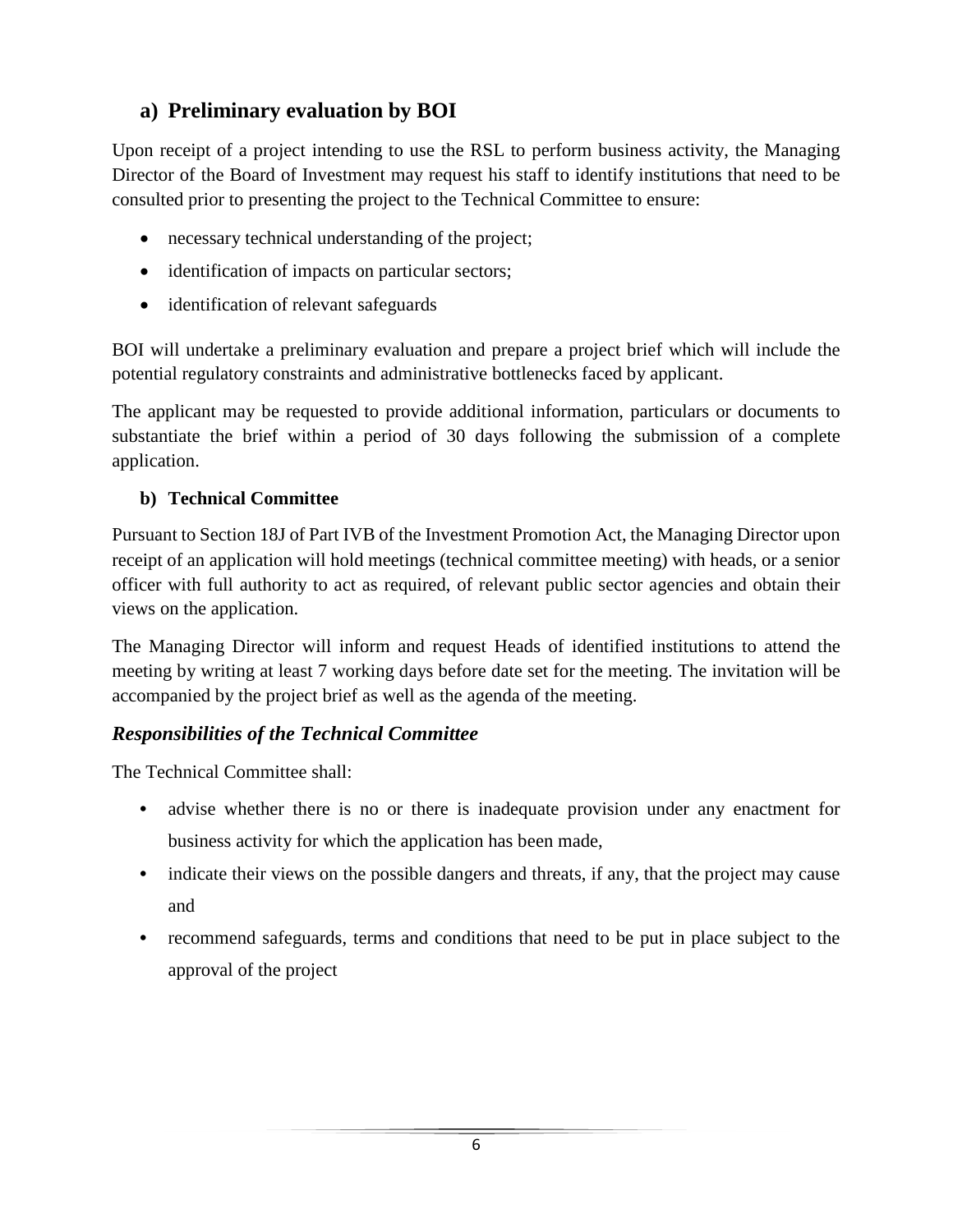## *Constitution of the Technical Committee*

The Technical Committee is chaired by the Managing Director of the Board of Investment and will be constituted depending on the sector and nature of the project.

The applicant may be invited to make a presentation to the Technical of Committee of his projects and will be required to provide further clarification to members if required.

#### **c) BOI Recommendations and Board Decision**

Based on the consultations with the Technical Committee and any other agency or persons that the Managing Director may deem as necessary, the Board of Investment will prepare and submit a report to the Board, as soon as reasonably practicable, with its comments, observations and recommendations. The Board will assess the report and, based on the latter, may:

- Approve the application on such terms and conditions as it may determine;
- Refer the application back to the Managing Director for further enquiry; or
- Reject the application

## *Rejection*

The Board may reject the project if the latter is of opinion that the proposed activity may cause prejudice to the good repute of Mauritius. In such case, the Managing Director shall by written notice give reasons for the rejection to the applicant.

## *Deferral*

Where the Board has referred the application back to the Managing Director, the latter will within one week request the applicant to provide the information requested.

The onus will be on the applicant to provide the information request within a reasonable delay.

## *Approval*

Where an application is approved by the Board, the Managing Director shall issue a Regulatory Sandbox License with relevant terms, conditions and safeguards as may be deemed necessary by the Managing Director.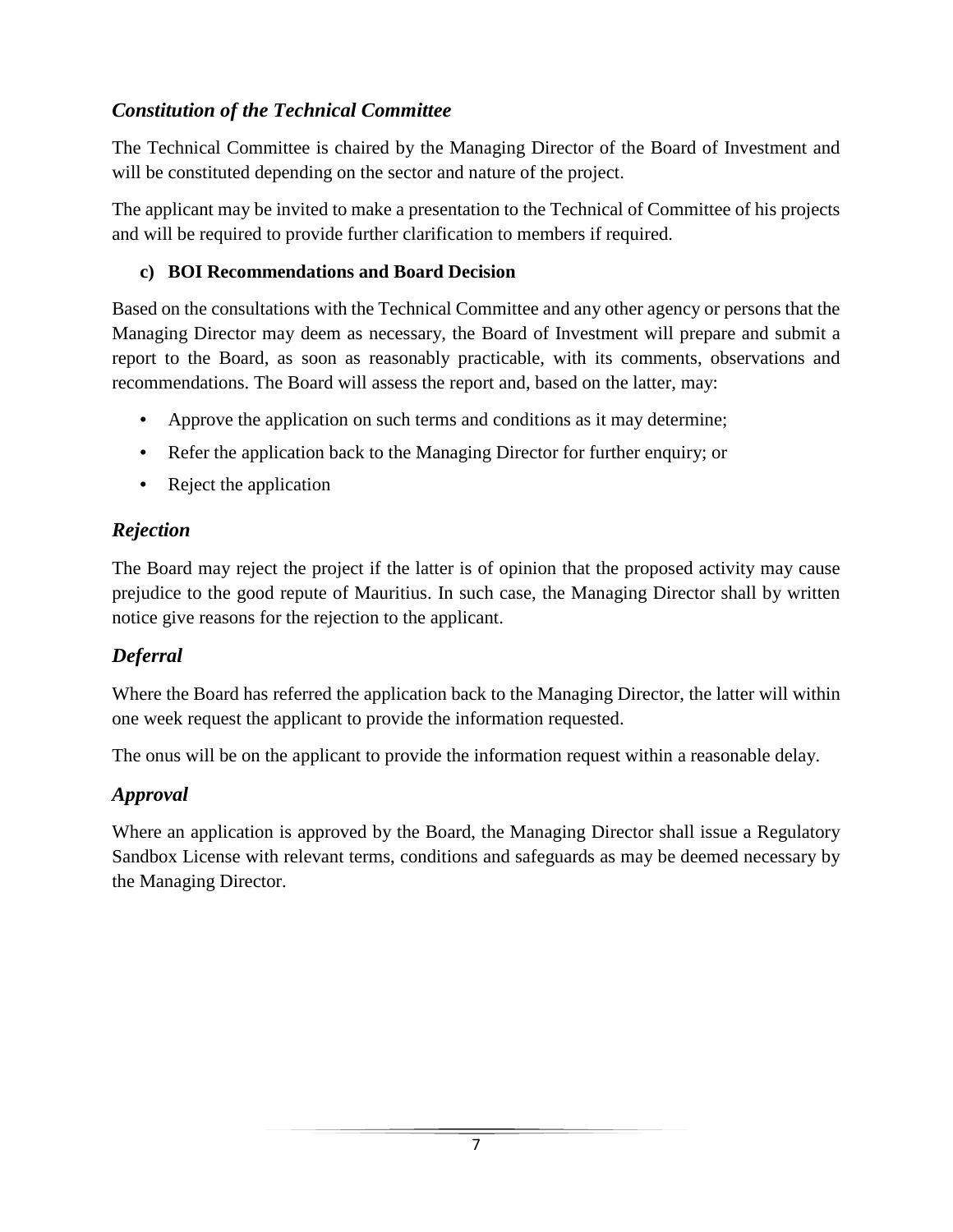## **2. Selection criteria**

Considering the fact that projects and projects' maturity level that might be entitled to the RSL may be very diverse, selection criteria may vary as per project's nature. In this section, general eligibility criteria are defined and the latter are neither exhaustive, mandatory nor exclusive. The Board of Investment reserves the right to define the selection criteria tailor made to receive projects.

Generally, an applicant seeking the Board's approval to participate in a Sandbox must demonstrate the following:

- **a)** the product, service or solution is genuinely innovative, i.e. it is novel and not similar to those already available in the Mauritian, regional or international market;
- **b)** the project will contribute to the development of local skills and know-how;
- **c)** the provision of the new product, service or solution is otherwise
	- i. not allowed due to any prohibition or restriction under existing laws or regulations administered by the country; or
	- ii. either wholly or partly incompatible with applicable regulatory requirements currently imposed by the country; However, in cases where the proposed product, service or solution possesses strong value propositions, the Board would adopt an 'open' mind approach which includes granting flexibilities in complying with existing rules and regulations.
- **d)** the product, service or solution has clear potential to:
	- i. contribute to the development of Mauritian economy. This may include greater accessibility, efficiency, security, reliability or effectiveness in the provision services and products in diverse sectors
	- ii. bring about enhancement to the Mauritian industrial, commercial and know-how efficiency or risk management and controls;
	- iii. significantly benefit the Mauritian consumers.
- **e)** the applicant has conducted an adequate and appropriate assessment to demonstrate the usefulness and functionality of the product, service or solution and understands the associated risks;
- **f)** the applicant has the necessary resources to participate in Sandbox, mitigate and control potential risks and losses arising from the offering of such product, service or solution;
- **g)** the applicant's business plan to deploy the product, service or solution on a commercial scale in Mauritius after exit from the Sandbox or to deploy the product, service or solution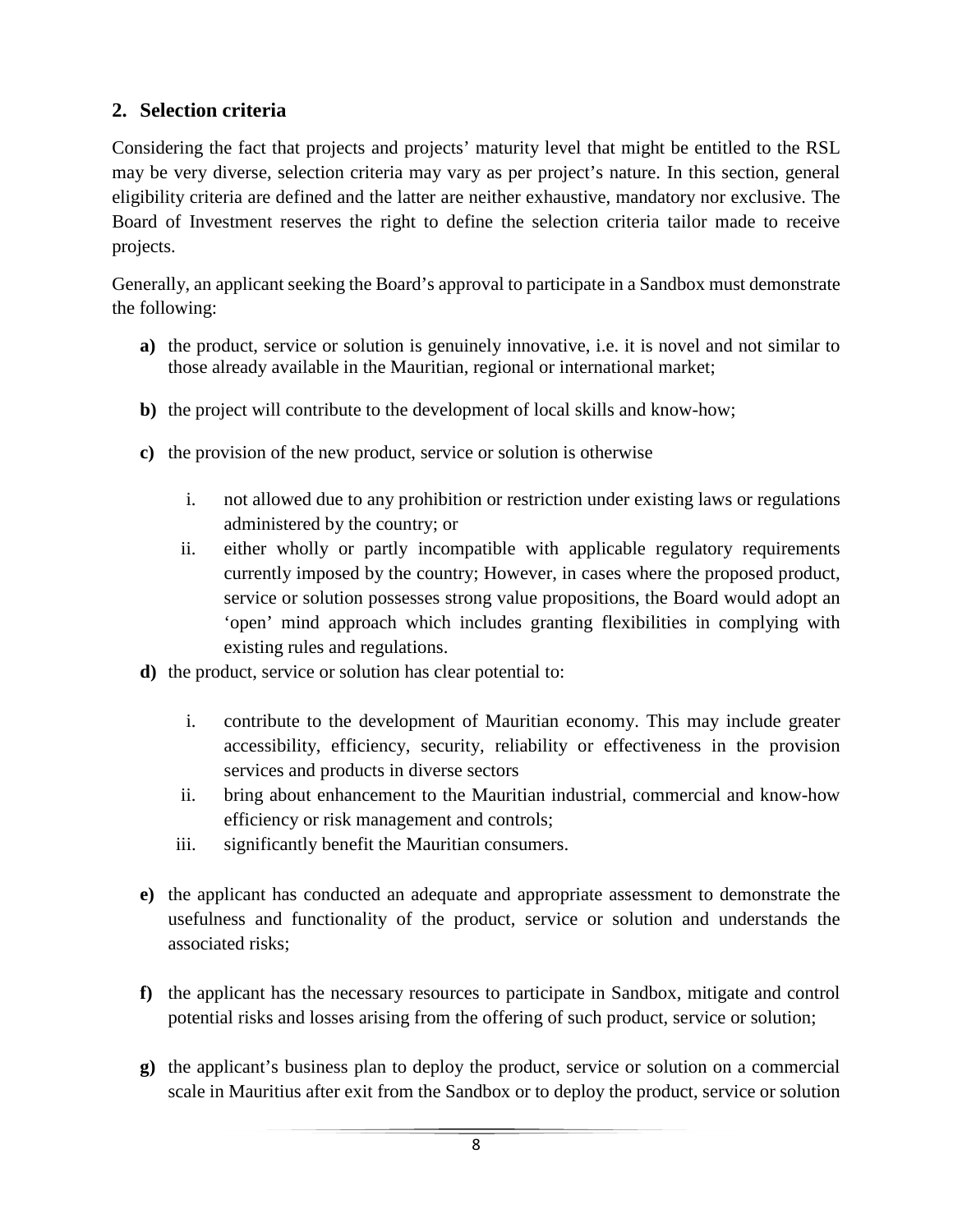on a commercial scale for the international market with relevant advantages for Mauritius (sharing of Royalties, setting up of the company's Headquarters in Mauritius);

- **h)** the adequacy of safeguards, terms and conditions to mitigate major foreseeable risks assessed and mitigated and
- **i)** Any other criteria that would be deemed necessary to be met by the Board.

#### **3. Rejection of an application**

Once the Managing Director is receipt of a project requesting for an RSL to perform business activity in Mauritius, the former refers the application to the Board of the Board of Investment with relevant comments and proposals from the committee. The Board may reject the project under such conditions including but not limited to:

a) if the Board is of opinion that the proposed activity may cause prejudice to the good repute

of Mauritius;

- b) if the Board is of opinion that the project represents no advantage for Mauritius;
- c) if the Board is of opinion that the project comprises of too significant risks;
- d) if the Board is of opinion that the Board of Investment does not have necessary competency

to control, monitor and evaluate the project due to its nature.

In any such case, the Managing Director shall by written notice give reasons for the rejection to the applicant

#### **4. Safeguards, Terms & Conditions**

The license will enable the applicant to start his or her business activity even if relevant regulatory frameworks are not complete or inexistent. The license will be accompanied by a number of conditions specific to the activity referring to:

- Safeguards;
- Terms and conditions that need to be followed;
- Compliance with existing regulations referring to general business operation;
- Monitoring mechanisms;
- Others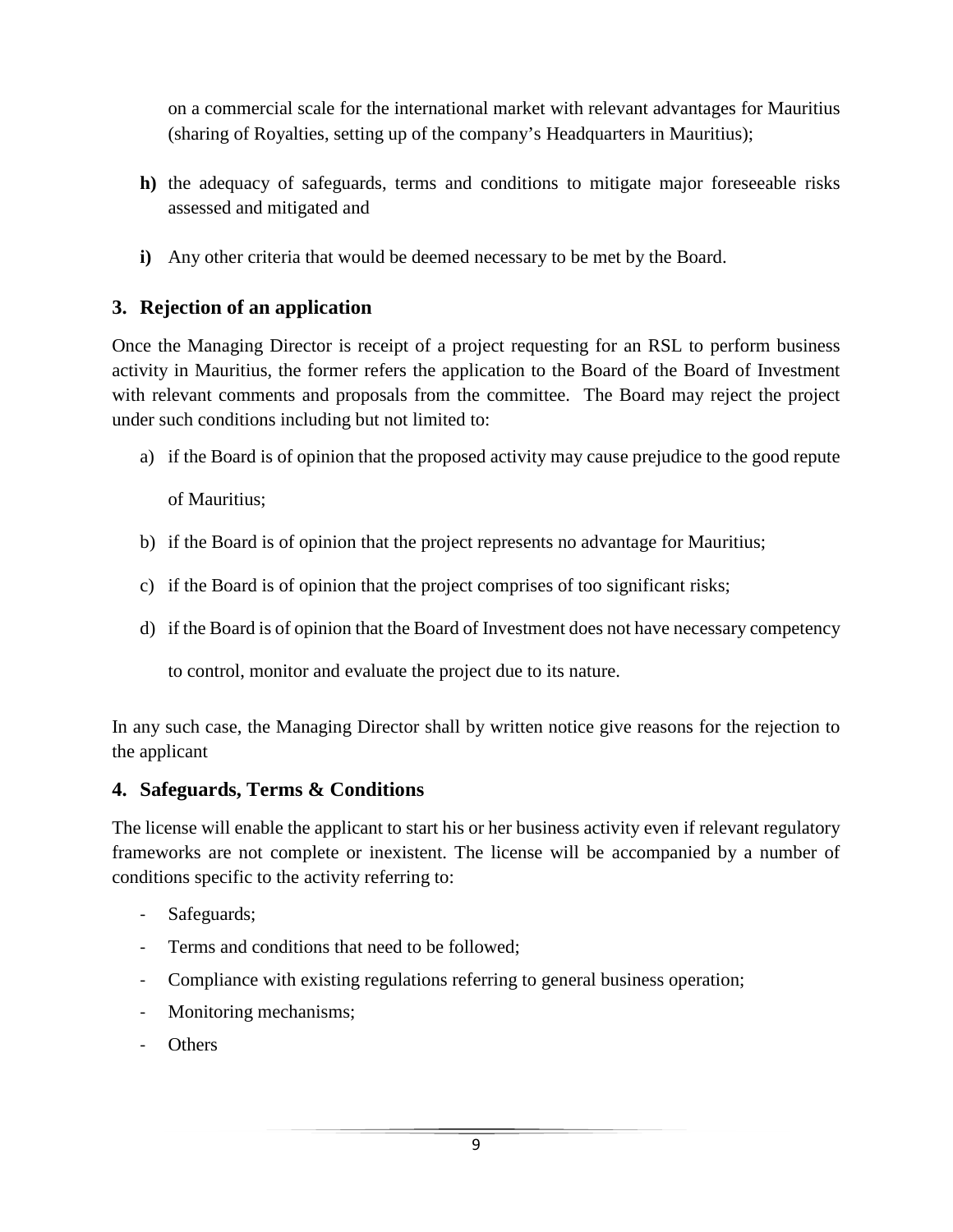Applicants should beforehand identify the potential risks to consumers and the country's economy that may arise from the testing of the product, service or solution in the Sandbox and propose appropriate safeguards to address the identified risks.

Where there are existing legal provisions for such types of activity, the applicant is encouraged to provide the necessary information.

The Board of Investment will on its end assess the proposed safeguards and may implement additional safeguards, terms and conditions as it may deem necessary.

These may include, but are not limited to:

- **(a)** consumer protection;
- **(b)** limiting the duration of the testing period;
- **(c)** availability of consumer redress mechanism, including the possibility for financial compensation under clearly specified circumstances;
- **(d)** availability of adequate resources to undertake the testing, develop solutions to mitigate risks and contain the consequences of failure;
- **(e)** maintain appropriate risk management systems and processes including adequate confidentiality and security controls as well as contingency arrangements to address fraud and operational disruptions;
- **(f)** Intellectual Property;
- **(g)** certifying agreement of commercialization project so as not to use Sandbox cover to unfairly compete existing companies;
- **(h)** guaranteeing that experimental tests are conducted in restrained and secured areas;
- **(i)** responsibility for losses are either taken by third party companies wishing to test the new products or the company proposing the project
- **(j)** demonstration of skills transfer to locals

In addition to the safeguards, the project should be carried out in accordance with all existing legislative arrangements.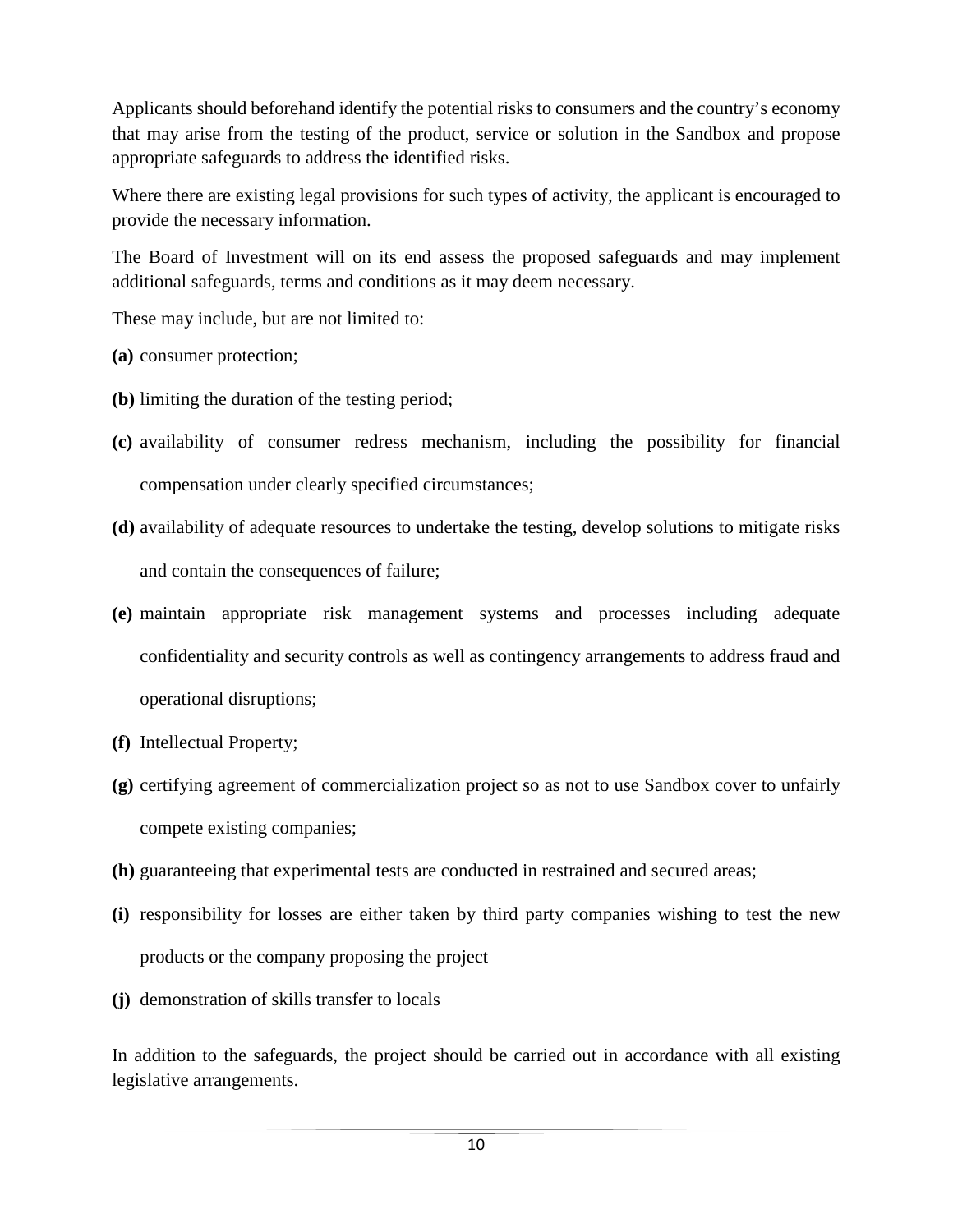## **5. Revocation and suspension of license**

Under the guidance of the Managing Director, the Board may revoke or suspend an RSL under such terms and conditions as it may determine and may include:

- **(a)** The licensee has failed to commence the operation of his business activity within 3 months after the issue of a licence;
- **(b)** The licensee has committed a breach of the terms and conditions of the licence
- **(c)** The Board is of opinion that the promoter is failing to ensure risk control;
- **(d)** The Board is of opinion that the promoter cannot comply with established conditions and safeguards intrinsic to the licence.

When the Board is of opinion that the promoter may, within a period of 6 months, take necessary actions to ensure that reasons motivating licence revocation or suspension may be positively addressed, the Board may suspend the licence until the promoter shows necessary reasons to reactivate the licence. In adverse situation, the licence will be revoked.

## **6. Approved project, monitoring and reporting**

Where an RSL has been issued with the agreed terms and conditions, the Managing Director shall monitor any business activity in respect of which a RSL that has been issued and ensure that the licensee complies with the conditions of the license.

To this end, the Managing Director may design a monitoring mechanism, in collaboration with other public sector agencies, as it may deem appropriate. The applicant should submit regular reports to the Managing Director:

*a) Interim reports*

These should include:

- Status update on KPIs mentioned in business plan (e.g., investment amount, jobs created, turnover, client base…etc.)
- Date of start of operation
- Acquired and operating equipment
- Encountered problems, hindrances, etc.
- Risk control mechanism and efficiency
- Table of safeguards and conditions with relevant comments on compliance with each of the parameters
- Description of the later steps in the project and relevant timeframe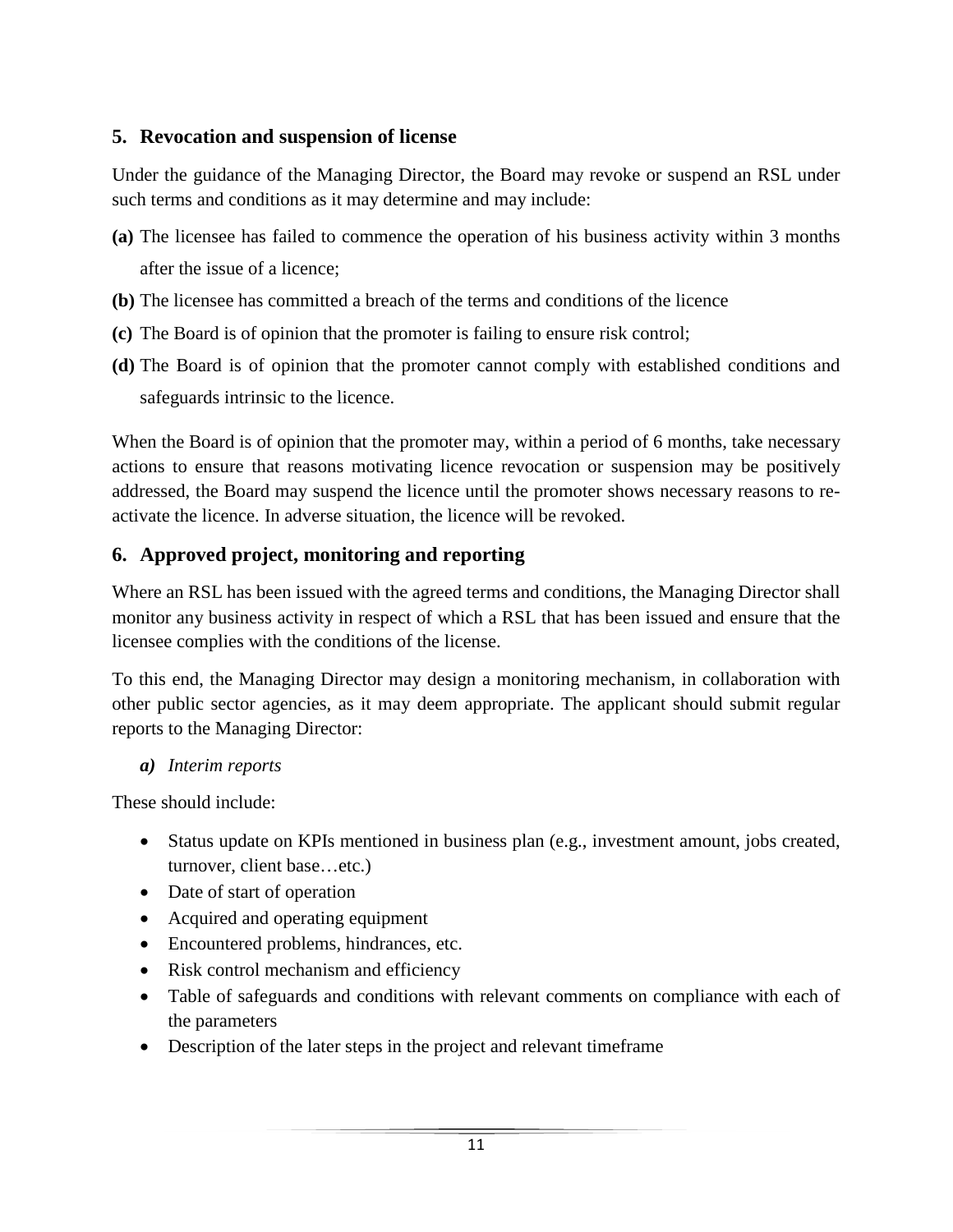Interim reports need to be submitted twice a year. The first within the first six (6) months following the issue of the licence, followed by regular reports at six (6) months intervals.

The reports need to be directed to the Managing Director both by email and hard copy versions.

*b) Final report*

A final report needs to be submitted to the Managing Director both by email and hard copy versions when:

- **a)** a business activity for which a Regulatory Sandbox License (RSL) had been issued is subsequently regulated under an enactment and subsequently the RSL shall be deemed to have lapsed and the business activity shall be governed by that enactment;
- **b)** The promoter decides to end its operation;
- **c)** The promoter wishes to end its testing phase and enter a commercialization phase out of Mauritius.

The final report has to be provided to the Managing Director latest 30 days as form date of:

- **a)** Project completion;
- **b)** Enforcement of permanent enactment;
- **c)** Change of activities.

The final report needs to include the outcome of the project, including the turnover, profits, client base amongst others.

The final report shall also propose the exit strategy should the test fail or be discontinued, and a transition plan for the deployment of the product, service or solution on a commercial scale upon successful testing which need to be approved by the Board.

The Board may require changes to the exit strategy.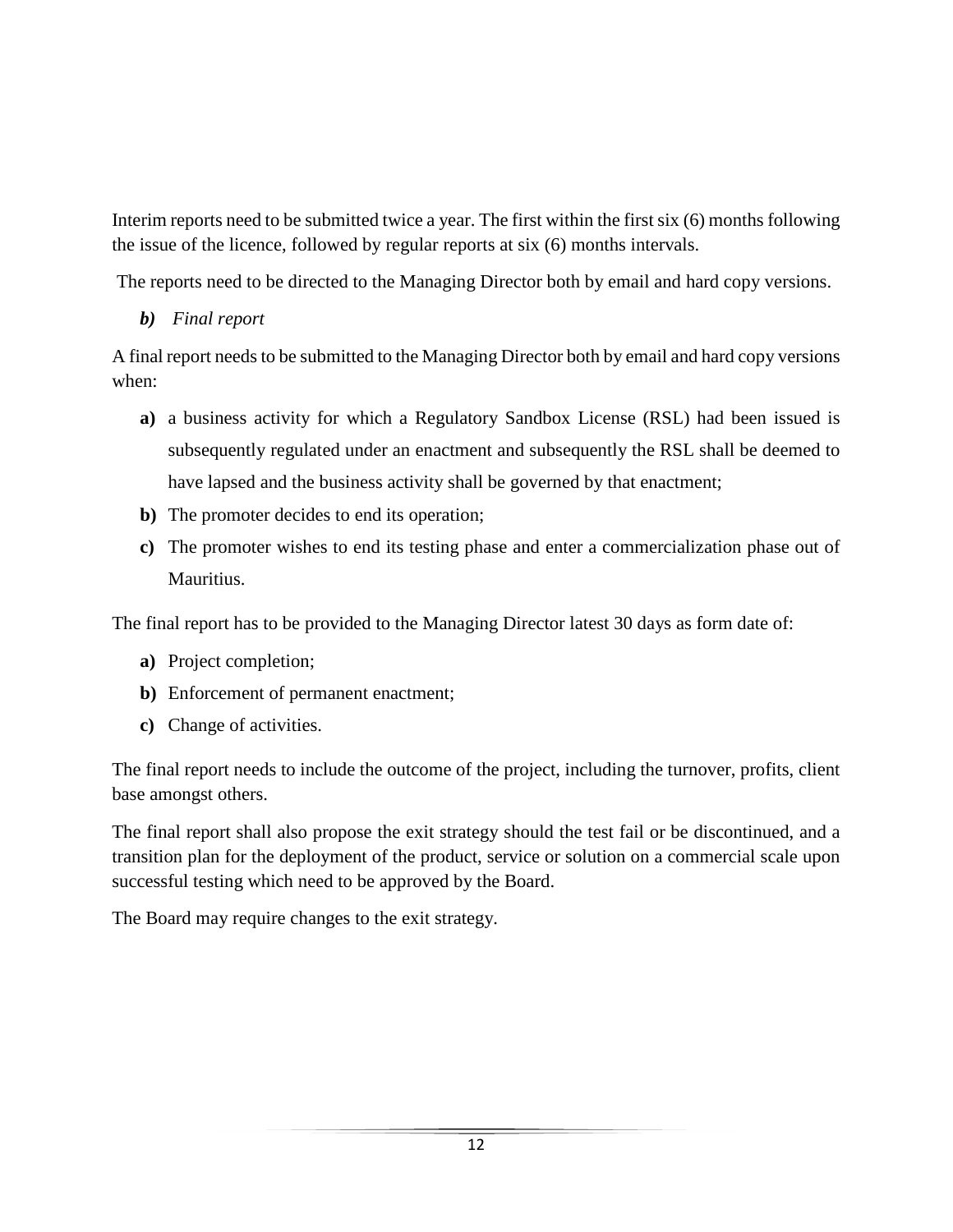## **7. Miscellaneous**

#### **Enforcement of relevant enactment**

- **a)** In the case whereby a business activity for which a Regulatory Sandbox License (RSL) had been issued is subsequently regulated under an enactment, the RSL shall be deemed to have lapsed and the business activity shall be governed by that enactment;
- **b)** Nothing shall prevent the passing of an enactment relevant to a business activity for which an RSL has been issued preliminary due to lack or inadequacy of regulatory framework;

## **IP Issues**

- **a)** At the moment of applicant for a RSL, the promoter needs to define all information relevant to IP detained by himself.
- **b)** At the end of the project, the promoter will need to clear out all results and deliverables obtained. According to issued RSL, conditional to the promoter having been requested for sharing of IP and/or royalties with the state of Mauritius, the applicant will be to work with the Board of Investment on an IP/ Royalties sharing agreement.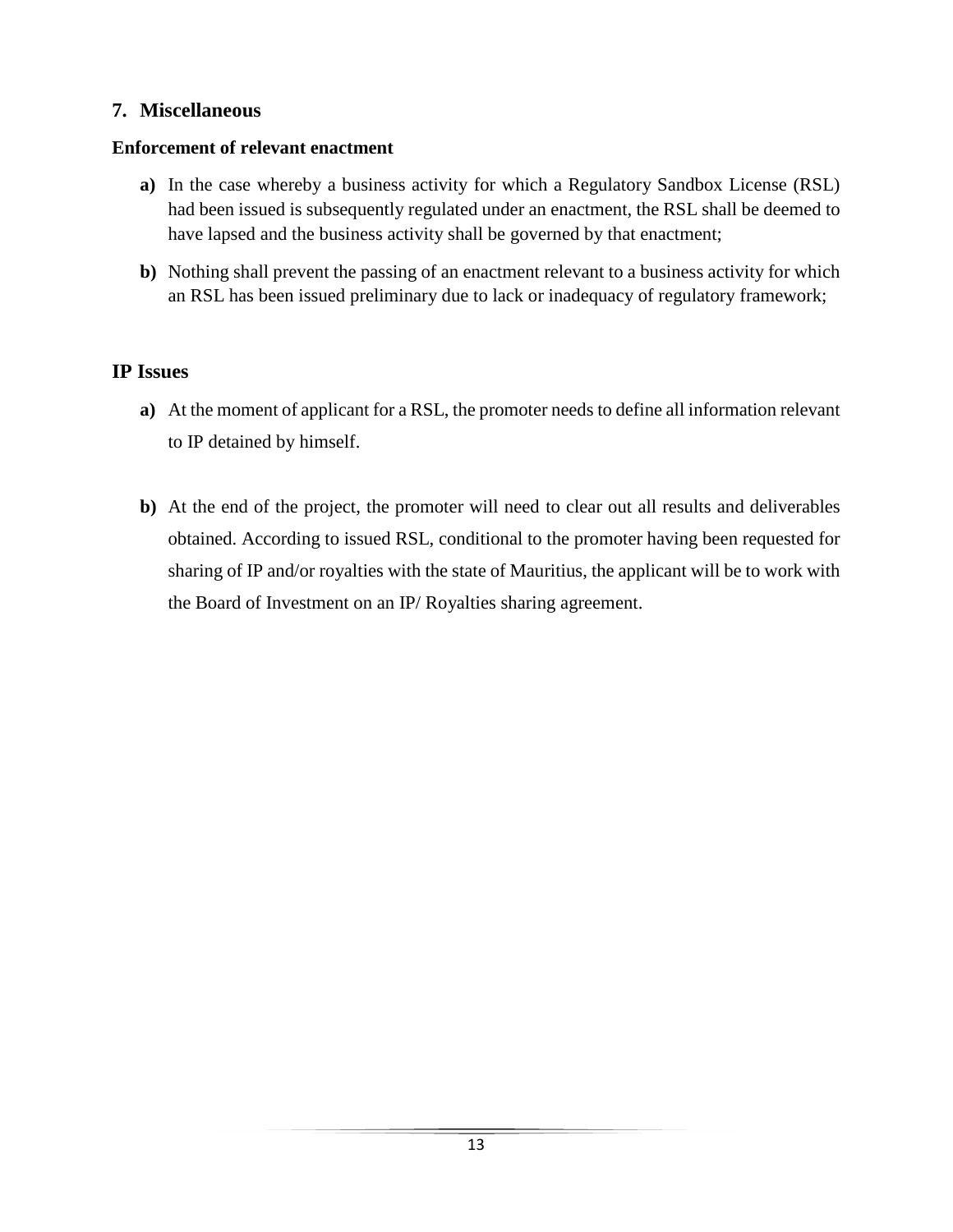## **ANNEX 1:**

| <b>A. Contact details</b>                                                                      |  |  |
|------------------------------------------------------------------------------------------------|--|--|
| Name of company                                                                                |  |  |
| Registration number                                                                            |  |  |
| Website URL                                                                                    |  |  |
| Name designated officer2 (e.g. CEO)                                                            |  |  |
| Email address                                                                                  |  |  |
| Phone number                                                                                   |  |  |
| Mailing address                                                                                |  |  |
| Shareholders                                                                                   |  |  |
| Describe the nature and scale of your operations in Mauritius                                  |  |  |
| How many skilled jobs will your company create in Mauritius? Please provide number and         |  |  |
| description                                                                                    |  |  |
| <b>B. Product, service or solution</b>                                                         |  |  |
| Name of product, service or solution                                                           |  |  |
| Type of product, service or solution                                                           |  |  |
| Describe the product, service or solution                                                      |  |  |
| Explain how the product, service or solution is innovative                                     |  |  |
| Describe how the viability of the product, service or solution has been assessed and/or tested |  |  |
| State the country's regulations or policy or lack of the latter that prohibit or restrict the  |  |  |
| provision of the product                                                                       |  |  |
| Explain how the product or service:                                                            |  |  |
| i. Contributes to development of financial sector; or                                          |  |  |
| ii. Enhance financial institution's efficiency or risk management or controls; or              |  |  |
| iii. Significantly benefit the consumers at large                                              |  |  |
| Demonstrate that the product, service or solution is ready to be tested in a live environment  |  |  |
| through the sandbox                                                                            |  |  |
| Explain the source of funding for the testing                                                  |  |  |
| Explain the expected duration of the test                                                      |  |  |
| State the location where all the relevant data will reside                                     |  |  |
| Explain the plan for the product, service or solution to be offered on wider commercial scale  |  |  |
| Describe and explain the regulatory flexibility needed to undertake the test                   |  |  |
| Describe the risks associated with the testing, and identify appropriate risk mitigation       |  |  |
| measures                                                                                       |  |  |
| Any other information that may support the application                                         |  |  |
| <b>C. Miscellaneous</b>                                                                        |  |  |
| Institutions and private operators that the project might interact with                        |  |  |
| Declaration of intellectual property                                                           |  |  |
| openness to IP and royalty sharing                                                             |  |  |